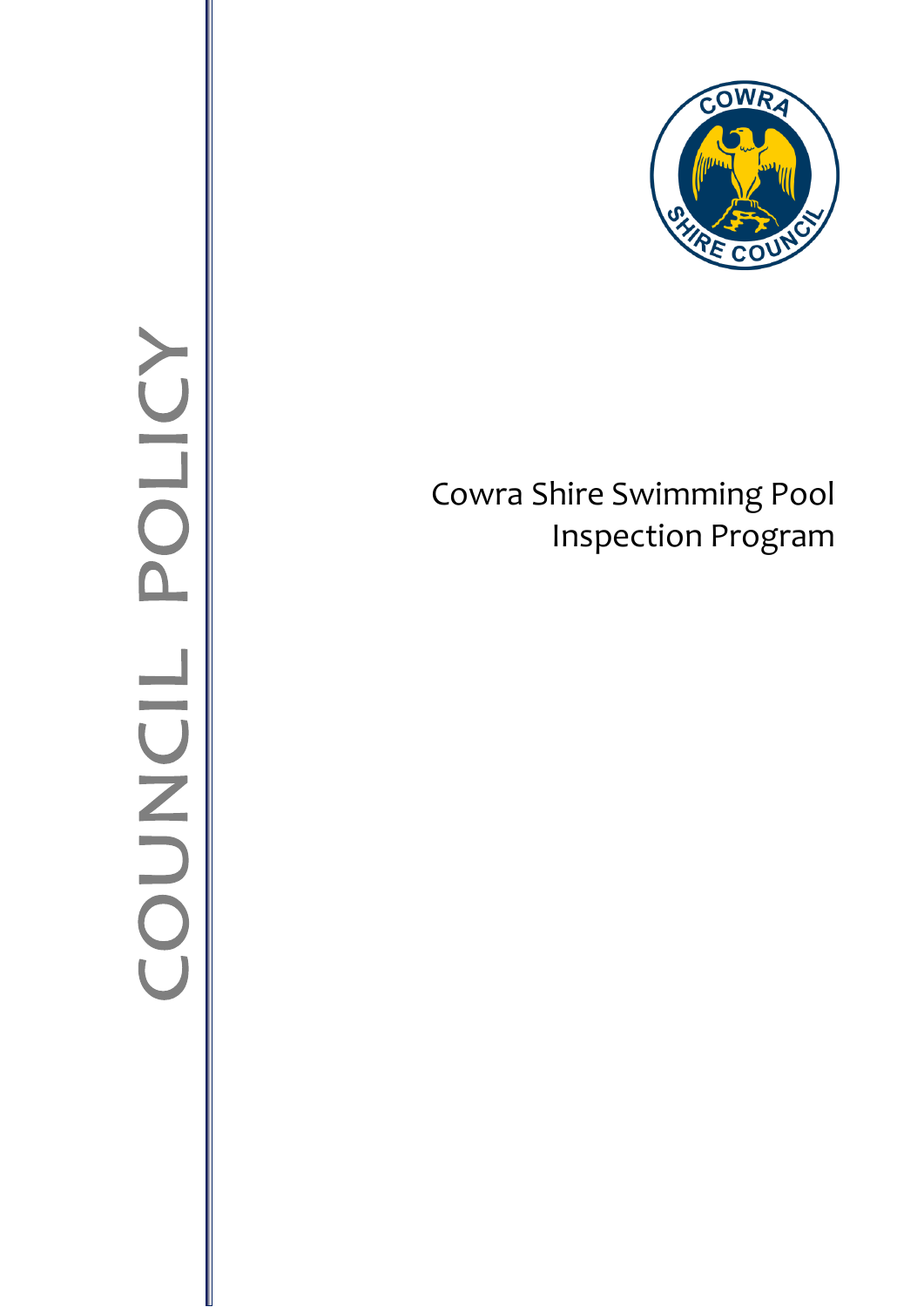| <b>Commencement Date</b>  | 28 August 2017                         |
|---------------------------|----------------------------------------|
| <b>Council Department</b> | <b>Environmental Services</b>          |
| <b>Contact Officer</b>    | <b>Director-Environmental Services</b> |
| <b>Revision Required</b>  | Every 4 years                          |

#### Policy Review

This policy shall be reviewed at four (4) yearly intervals at least, to ensure it meets all statutory requirements and the needs of council. It may also be reviewed at other times as determined by council.

#### **Revision History**

| Version | <b>Council Meeting Date</b> | Resolution No. | <b>Responsible Officer</b>      |
|---------|-----------------------------|----------------|---------------------------------|
|         | 28 October 2013             | 258/2013       | Director-Environmental Services |
|         | 28 August 2017              | 229/2017       | Director-Environmental Services |

Cowra Shire Council Private Bag 342 Cowra NSW 2794

Phone: 02 6340 2000 Email: council@cowra.nsw.gov.au Internet: [www.cowracouncil.com.au](http://www.cowracouncil.com.au/)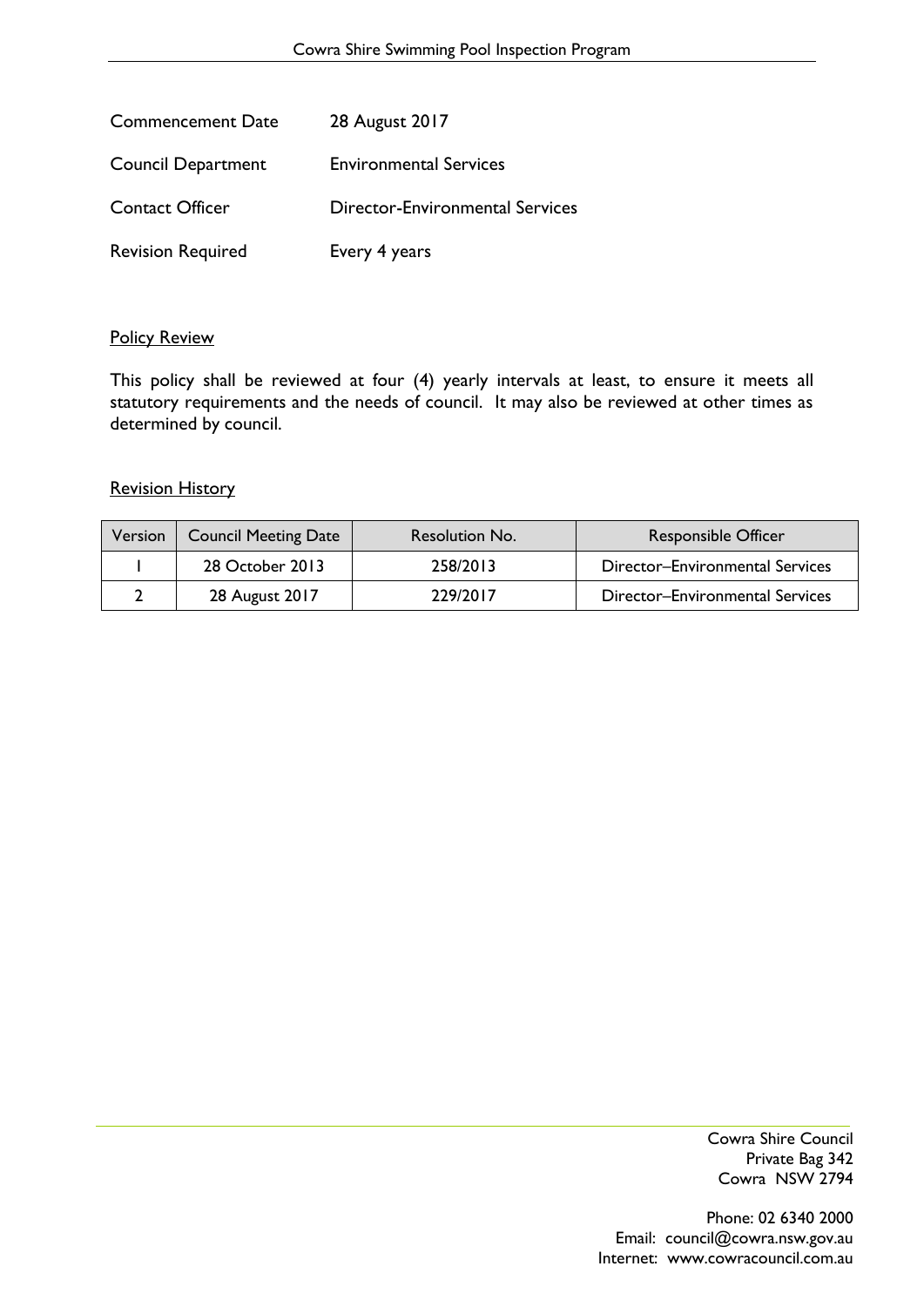# Table of Contents

| Ι.  |      |  |
|-----|------|--|
| 2.  |      |  |
| 3.  |      |  |
| 4.  |      |  |
| 5.  |      |  |
| 6.  |      |  |
| 7.  |      |  |
|     | 7. I |  |
|     | 7.2  |  |
|     |      |  |
|     |      |  |
|     |      |  |
|     |      |  |
|     |      |  |
|     |      |  |
| 8.  |      |  |
| 9.  |      |  |
| 10. |      |  |
|     |      |  |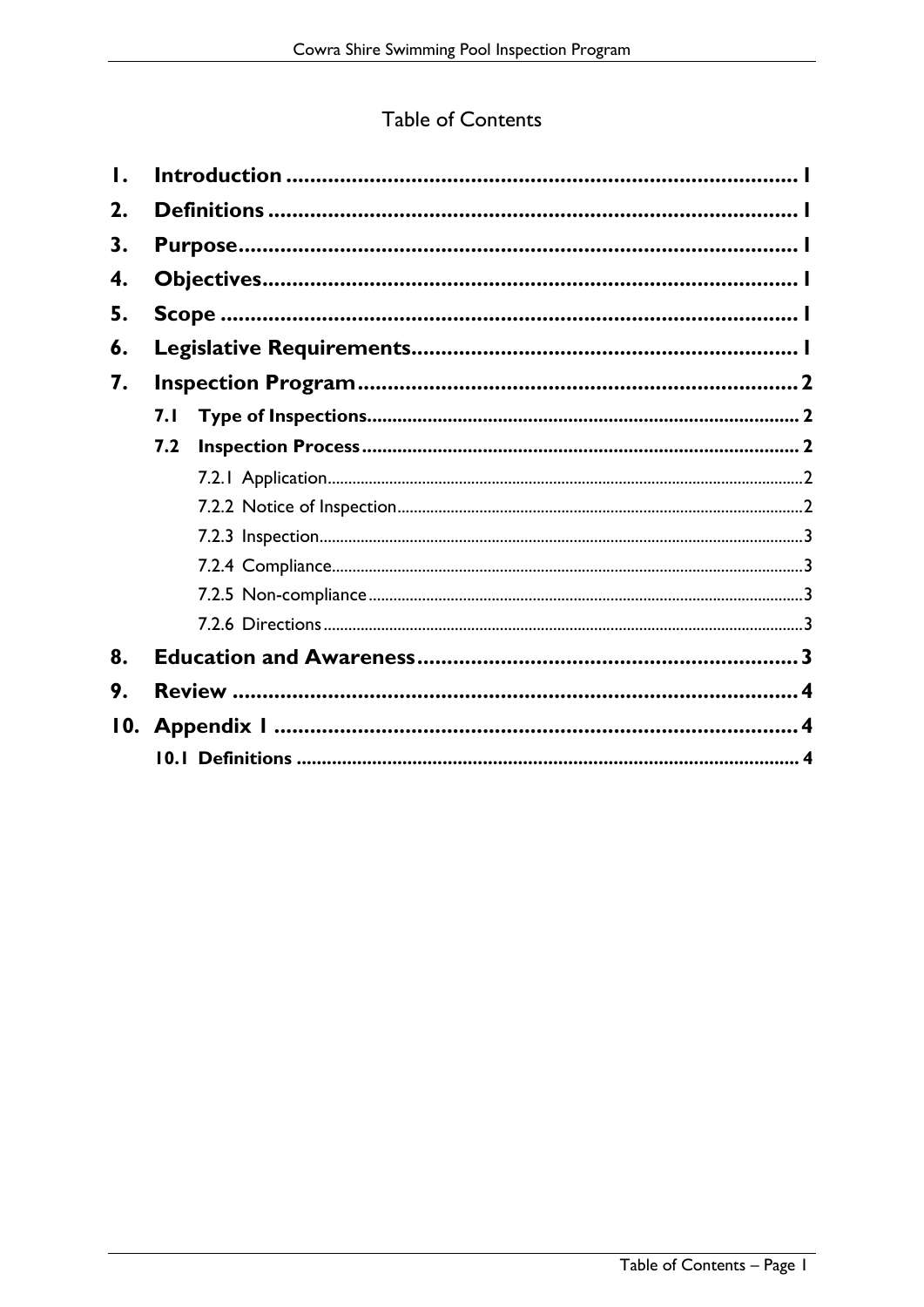# <span id="page-3-0"></span>**1. Introduction**

The Swimming Pools Act 1992 requires Council to adopt a program for the inspection of swimming pools in the Cowra Shire. Council is then required to inspect swimming pools in accordance with this program.

# <span id="page-3-1"></span>**2. Definitions**

Definitions relating to this policy are included in Appendix 1.

# <span id="page-3-2"></span>**3. Purpose**

The Swimming Pools Act 1992 requires Council to develop and adopt a program for the inspection of swimming pools in its Local Government Area. This policy is aimed at increasing pool safety awareness and reducing the risks associated with infant drowning and near drowning in swimming pools located within the Cowra Shire. The policy is aimed specifically at ensuring swimming pools comply with the requirements of Part  $2 -$  Access to swimming pools, of the Swimming Pools Act 1992.

# <span id="page-3-3"></span>**4. Objectives**

The objectives of this policy are to:

- a. save and protect lives by preventing drowning in swimming pools;
- b. inform pool owners of their responsibilities and obligations under the Swimming Pools Act 1992 and Swimming Pools Regulation 2008;
- c. take appropriate steps to ensure that Council is notified of all swimming pools in the Cowra Shire; and
- d. ensure Council is fulfilling its obligations under the Swimming Pools Act 1992.

# <span id="page-3-4"></span>**5. Scope**

This policy applies to all swimming pools (including portable swimming pools), as defined in the Swimming Pools Act 1992, which are located within the Cowra Shire, but does not apply to swimming pools that are situated, or proposed to be constructed or installed, on any premises occupied by the Crown or by a public authority.

# <span id="page-3-5"></span>**6. Legislative Requirements**

The Swimming Pools Act 1992 places a number of obligations on Council with respect to swimming pools. Council is required to:

- a. take such steps as are appropriate to ensure that it is notified of the existence of all swimming pools to which the Swimming Pools Act 1992 applies that are within its area;
- b. promote awareness within its area of the requirements of this Swimming Pools Act 1992 in relation to swimming pools; and
- c. investigate complaints about breaches of the Swimming Pools Act 1992.

The Swimming Pools Act 1992 also requires Council to develop and adopt a program for the inspection of swimming pools in its area. Council is then required to inspect swimming pools in accordance with this program.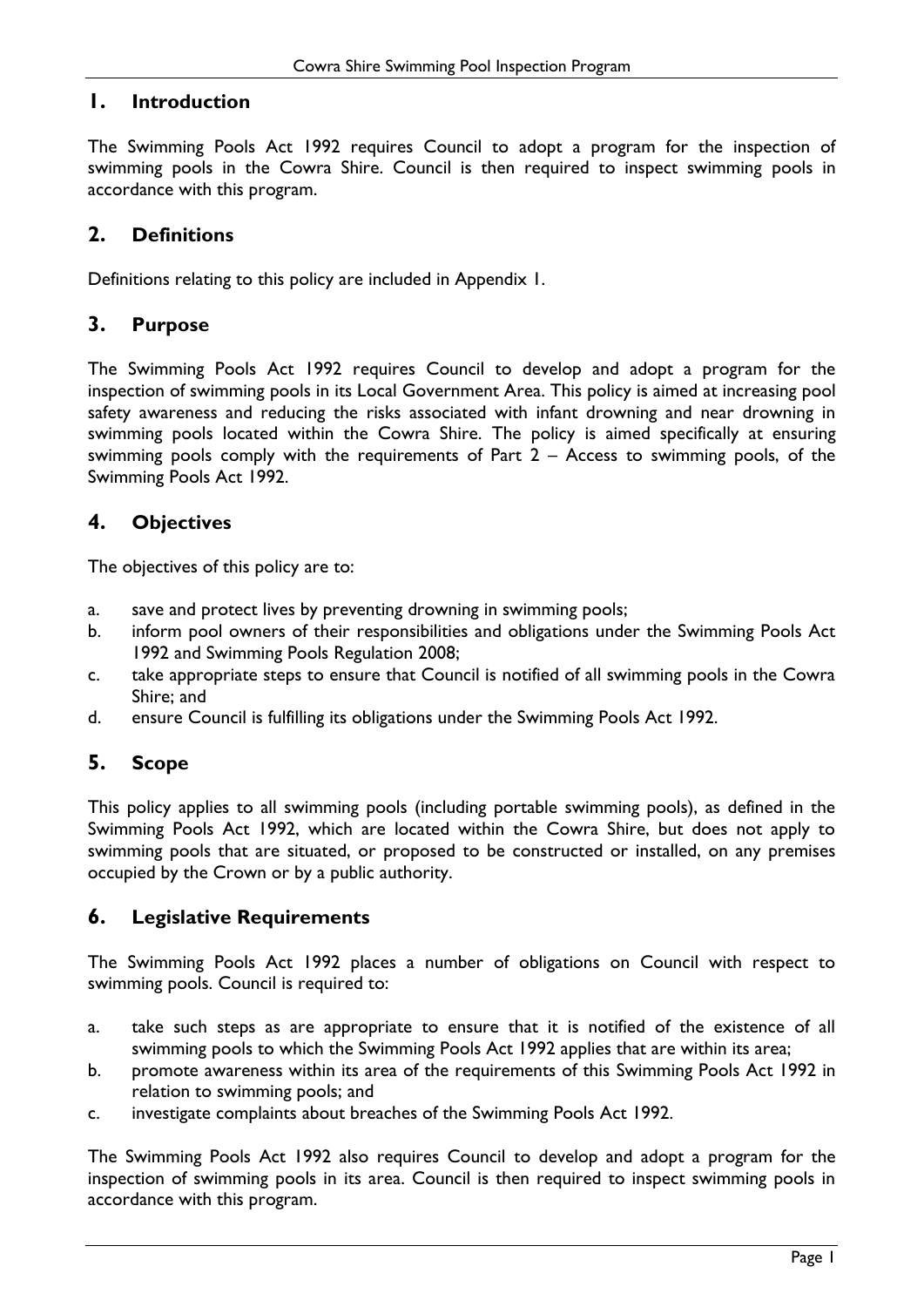# <span id="page-4-0"></span>**7. Inspection Program**

# <span id="page-4-1"></span>**7.1 Type of Inspections**

Council will undertake the following inspection of swimming pools in the Cowra Shire:

- Council will undertake the inspection, at least once every 3 years, of any swimming pool situated on premises on which there is tourist and visitor accommodation or more than 2 dwellings. An inspection will not be required for a swimming pool in respect of which there is a valid certificate of compliance or a relevant occupation certificate;
- Council will undertake an inspection of a swimming pool located on a property prior to the sale or lease of that property where requested by the property owner(s) or by a person acting on behalf of a property owner(s). The inspection request must be made to Council using the appropriate application form. Council will carry out the inspection within 10 business days after receiving a request for the inspection.
- Council will undertake an inspection of a swimming pool at any time where requested by a property owner(s) or by a person acting on behalf of a property owner(s). The inspection request must be made to Council using the appropriate application form. Council will carry out the inspection within 10 business days after receiving a request for the inspection.
- Council will inspect any swimming pool which is the subject of a complaint. Council will, as far as is practicable, commence investigation of the complaint within 72 hours after it is received, as required by the Swimming Pools Act 1992.

# <span id="page-4-2"></span>**7.2 Inspection Process**

# <span id="page-4-3"></span>7.2.1 Application

An application made to Council by a property owner(s) or person acting on behalf of a property owner(s) for an inspection of a swimming pool must be made using the appropriate application form. The application form must be fully complete in order for the application to be lodged with Council. The application must also be accompanied by the prescribed fee as nominated in Council's Revenue Policy adopted at the time of the application.

# <span id="page-4-4"></span>7.2.2 Notice of Inspection

The owner of a swimming pool which is situated on premises on which there is tourist and visitor accommodation or more than 2 dwellings will be provided in writing with a minimum of 10 days notice of a proposed inspection of the swimming pool by Council.

Where a complaint is received relating to a swimming pool, Council will take such steps as are reasonable to notify the owner(s) or persons acting on behalf of the owner(s) of the swimming pool about the complaint, and arrange to carry out an inspection of the swimming pool at a time that is convenient to the owner(s) and/or occupier(s) as required by the Swimming Pools Act 1992. Where Council is unable to notify the owner(s), Council will investigate the complaint in accordance with its powers under the Swimming Pools Act 1992.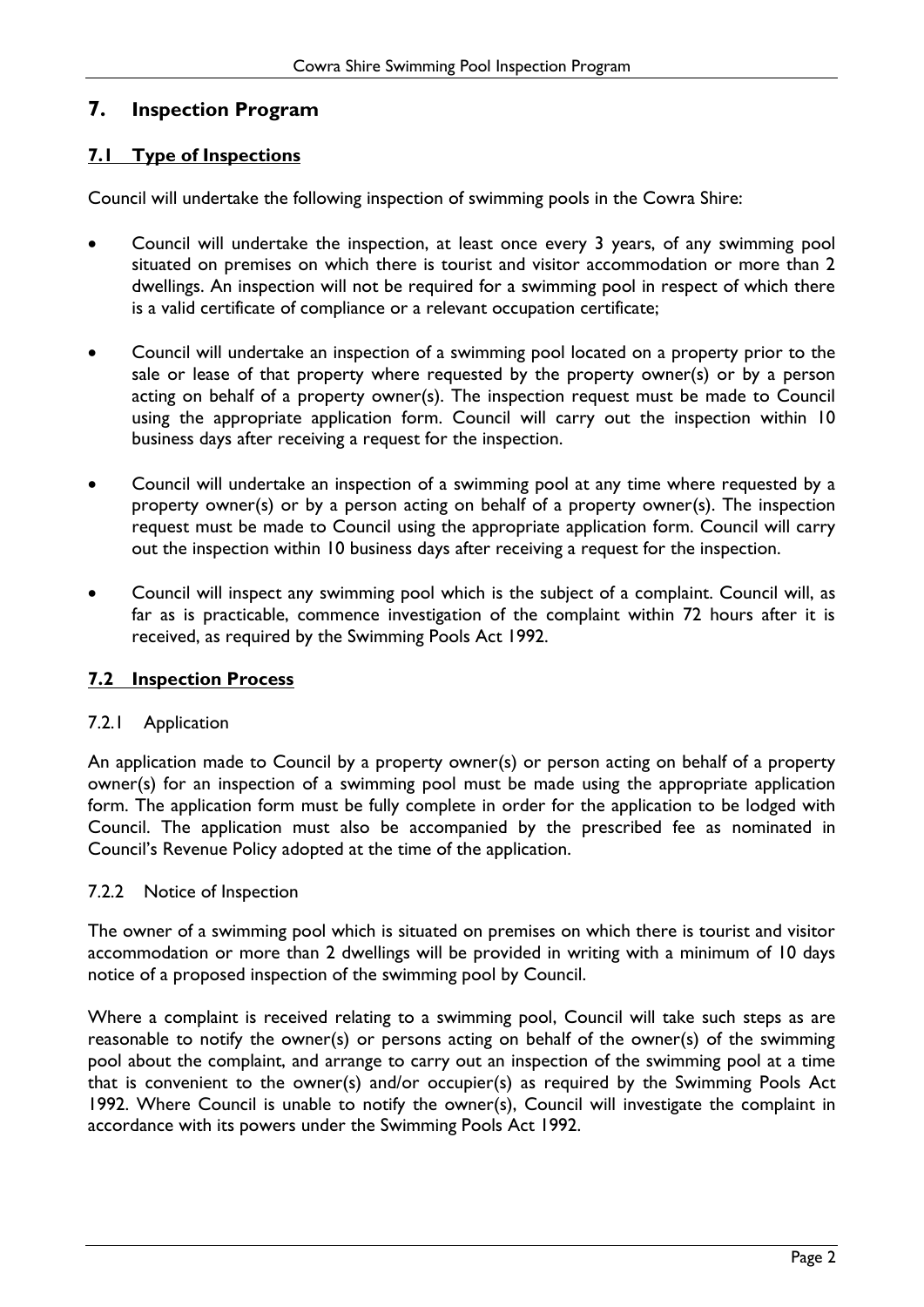#### <span id="page-5-0"></span>7.2.3 Inspection

As part of the inspection program a swimming pool will be assessed in accordance with the requirements of Part 2 – Access to swimming pools, of the Swimming Pools Act 1992. The swimming pool will also need to be registered under Part 3A of the Swimming Pools Act 1992.

#### <span id="page-5-1"></span>7.2.4 Compliance

Where an application for a Certificate of Compliance has been made to Council and a subsequent inspection has revealed that the swimming pool is registered and complies with Part 2 – Access to swimming pools of the Swimming Pools Act 1992, a Certificate of Compliance will be issued. The Certificate of Compliance is valid for a period of 3 years as stipulated in the Swimming Pools Act 1992.

#### <span id="page-5-2"></span>7.2.5 Non-compliance

Where an inspection reveals non-compliance issues, the owner(s) of the property on which the swimming pool is located will be provided with a letter which details the specific issues which are required to be completed within a specified timeframe in order for the swimming pool to comply with Part 2 – Access to swimming pools, of the Swimming Pools Act 1992. Council will re-inspect the swimming pool at the completion of the specified timeframe to determine compliance.

#### <span id="page-5-3"></span>7.2.6 Directions

In the event that the non-compliance issues are not completed within the given timeframe nominated in the initial letter, Council will issue the owner(s) of the land on which the swimming pool is located with a Notice of Intention to Serve a Direction to require compliance with Part 2 – Access to swimming pools, of the Swimming Pools Act 1992. This notice will be provided for a period of at least 14 days.

Where a swimming pool is found not to comply at the completion of the notice period, a Direction will be served under the Swimming Pools Act 1992. The Direction will require the swimming pool to comply with the current standards specified in the Swimming Pools Act 1992, regardless of the installation date of the swimming pool.

Council may serve a Direction without giving a Notice of Intention to Serve a Direction if it is considered that the safety of a person would be at risk if the requirements of the Direction were not carried out as soon as possible.

Council will re-inspect a swimming pool at the completion of the timeframe nominated in the Direction. Where an application for a Certificate of Compliance was submitted and the swimming pool is found to be registered and compliant with Part 2 – Access to swimming pools, of the Swimming Pools Act 1992, a Certificate of Compliance will be issued.

Where the requirements of a Direction are not complied with within the specified timeframe a Penalty Notice may be issued or legal action commenced to enforce the requirements of the Direction.

# <span id="page-5-4"></span>**8. Education and Awareness**

In order to meet its obligations under the Swimming Pools Act 1992, Council will undertake an ongoing education and awareness campaign as part of this policy. The campaign will actively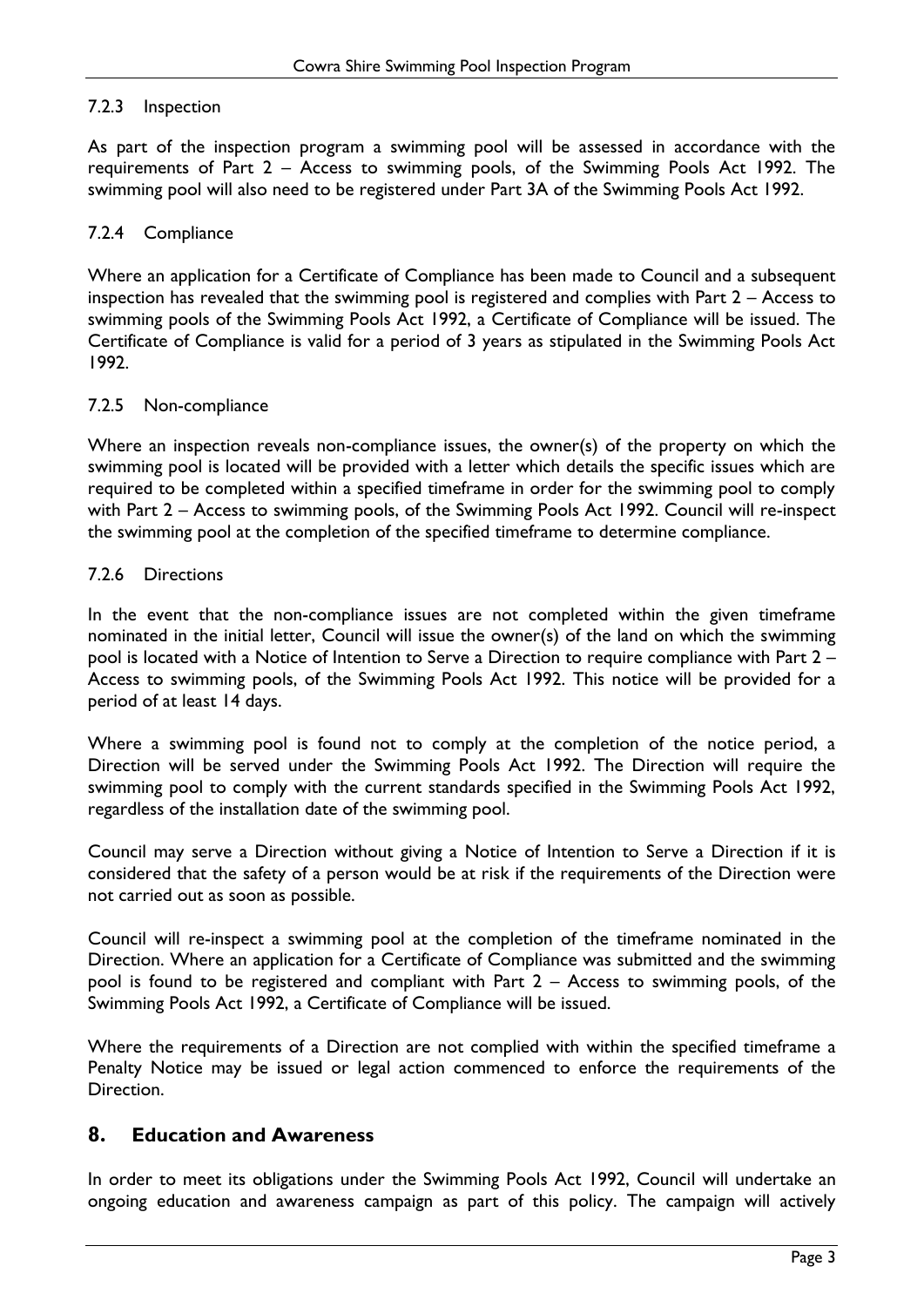promote the importance of swimming pool safety to residents in the Cowra Shire. This campaign will be delivered through community publications, media releases, web site information, access to self assessment checklists, interactions of Council officers with the public and targeted information to registered swimming pool owners.

# <span id="page-6-0"></span>**9. Review**

This Policy will be reviewed every 4 years by Council. As part of any review of this Policy the Cowra community will be consulted in accordance with the Community Engagement Strategy adopted by Council for the development and adoption of a policy for the inspection of swimming pools in the Cowra Shire

# <span id="page-6-1"></span>**10. Appendix 1**

#### <span id="page-6-2"></span>**10.1 Definitions**

**certificate of compliance** means a certificate issued under section 22D of the Swimming Pools Act 1992.

**council** means the council of an area within the meaning of the [Local Government Act 1993.](http://www.legislation.nsw.gov.au/xref/inforce/?xref=Type%3Dact%20AND%20Year%3D1993%20AND%20no%3D30&nohits=y)

**occupier of premises** includes any person who is for the time being in charge of the premises and, if there are 2 or more occupiers of the premises, includes any one of the occupiers.

**owner of premises** has the same meaning as "owner" has in relation to land in the [Local](http://www.legislation.nsw.gov.au/xref/inforce/?xref=Type%3Dact%20AND%20Year%3D1993%20AND%20no%3D30&nohits=y)  [Government Act 1993](http://www.legislation.nsw.gov.au/xref/inforce/?xref=Type%3Dact%20AND%20Year%3D1993%20AND%20no%3D30&nohits=y) and, if there are 2 or more owners of the premises, includes any one of the owners.

**public authority** means a public authority constituted by or under an Act, a local authority, a Government Department or a statutory body representing the Crown.

**register** means the Register of Swimming Pools under section 30A of the Swimming Pools Act 1992.

**relevant occupation certificate** in respect of a swimming pool means an occupation certificate issued under the [Environmental Planning and Assessment Act 1979](http://www.legislation.nsw.gov.au/xref/inforce/?xref=Type%3Dact%20AND%20Year%3D1979%20AND%20no%3D203&nohits=y) that is less than 3 years old and that authorises the use of the swimming pool.

**swimming pool** means an excavation, structure or vessel:

(a) that is capable of being filled with water to a depth greater than 300 millimetres, and

(b) that is solely or principally used, or that is designed, manufactured or adapted to be solely or principally used, for the purpose of swimming, wading, paddling or any other human aquatic activity, and includes a spa pool, but does not include a spa bath, anything that is situated within a bathroom or anything declared by the regulations not to be a swimming pool for the purposes of this Act.

**tourist and visitor accommodation** has the same meaning as in the Cowra Local Environmental Plan 2012, being a building or place that provides temporary or short-term accommodation on a commercial basis, and includes any of the following:

- (a) backpackers' accommodation;
- (b) bed and breakfast accommodation;
- (c) farm stay accommodation;
- (d) hotel or motel accommodation;
- (e) serviced apartments;